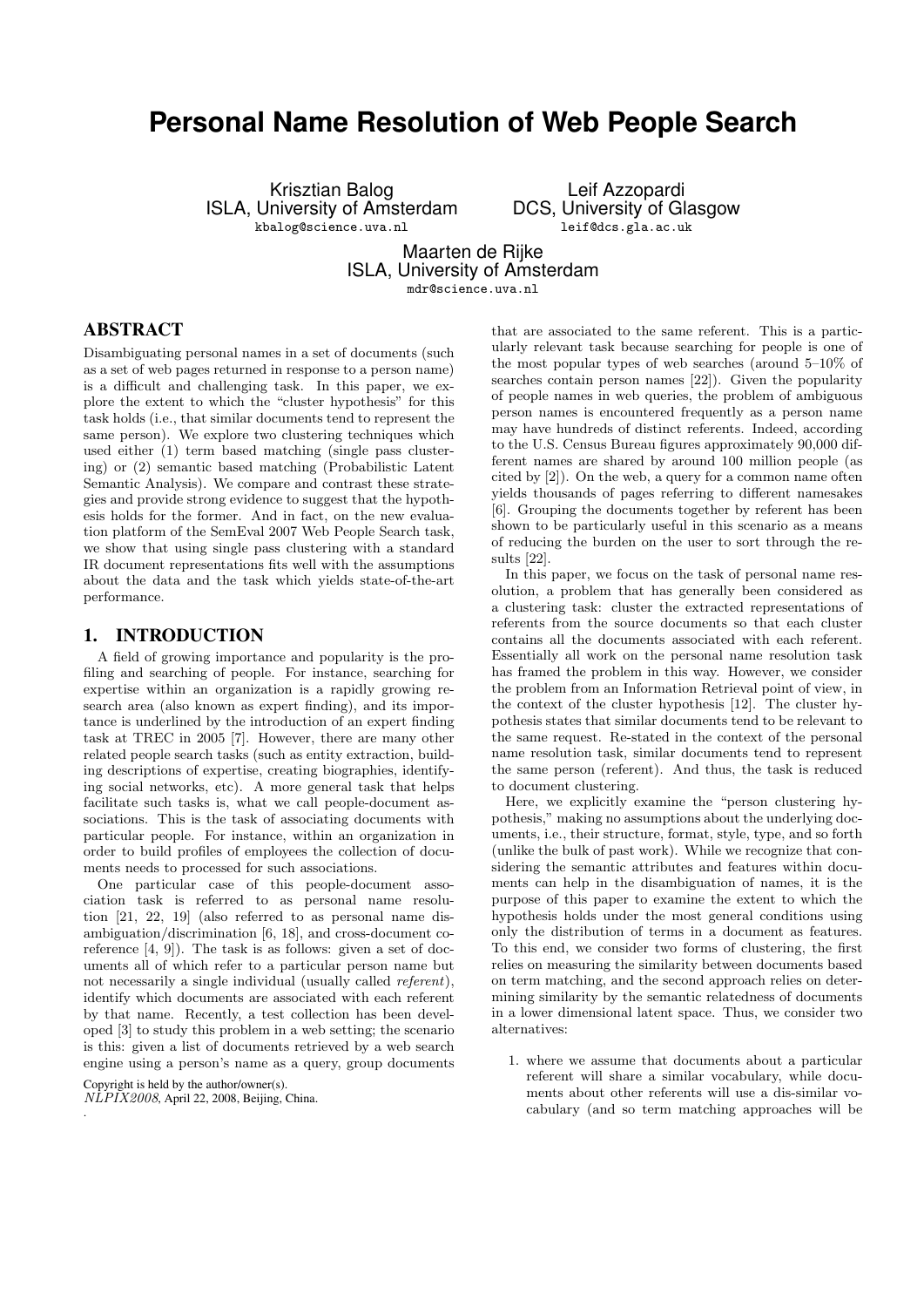successful / sufficient), and

2. where we assume that documents about a particular referent may or may not share a similar vocabulary, but in the latent space, the relationships between documents will be identified.

We address a number of research questions based on the assumption of the "person cluster hypothesis." Since, under this view the task is clustering the document space where each cluster is assumed to be a particular person (referent), then there is an obvious limitation. If the same person is described or involved in very disparate ways or things, then similarity based methods will suffer. But, how much of a limitation is this? More generally, how good are clustering techniques for this task? And to what extent does the assumption/hypothesis hold?

In addition to these high-level questions, we also have a set of more low level issues that we aim to make progress on: What factors affect performance? How stable is the performance? When is the best performance obtained? And, what is the best number of clusters to use? Also, we are interested in more contrastive and reflective questions: Is term based clustering better than semantic based clustering, or vice versa? And, how can we improve the current methods?

The remainder of the paper is organized as follows. In Section 2 we review related work. Then, in Section 3, we discuss ways of modelling the personal name disambiguation problem. Section 4 is devoted to a discussion of our evaluation platform, and we present the results of our experimental evaluation in Section 5. Finally, we conclude by zooming out to discuss our more general research questions surrounding the person cluster hypothesis in Section 6.

# 2. RELATED WORK

The task of personal name resolution has been considered in many different ways; as (personal) name disambiguation, cross document co-reference and name resolution.

Name discrimination or name disambiguation is similar to word sense discrimination and generally relies upon the contextual hypothesis [17]: words with similar meaning are often used in similar contexts. Importantly, in word sense disambiguation the number of possible senses are known and limited to around 2–20; moreover, they are typically all known a priori—in name disambiguation the situation can be considerably more difficult as the numbers quoted in Section 1 suggest.

Cross document co-reference refers to when an entity such as a person, place, event, etc. is discussed across a number of source documents [1]: if there are two instances of the same name from different documents, determine whether they refer to the same individual or not [6]. Essentially, cross document co-reference and personal name resolution/disambiguation are two sides of the same coin, where cross document personal name resolution is the process of identifying whether or not a personal name mentioned in different documents refer to the same individual [19]. The problem can be broken down into two distinct sub-problems resulting from the types of ambiguities that manifest in resolving person names [21]:

• multi-referent ambiguity: there are many people that share the same name; and

• multi-morphic ambiguity which is because one name may be referred to in different forms.

Past work has largely concentrated on the former problem, which has been addressed by clustering different types of representations extracted from the documents using different clustering techniques [4, 16, 9, 8, 19]. Different methods have been used to represent documents that mention a candidate, including snippets, text around the person name, entire documents, extracted phrases, etc. For instance, Bagga and Baldwin [4] first produce a summary of each person within each document (local person resolution). This summary is produced by extracting the text surrounding the person's name, which forms a bag of words representation. These, then, are clustered, using the cosine distance to determine similarity. Gooi and Allan [9] try a similar approach using snippets and perform agglomerative clustering with different similarity measures (cosine, KL-divergence). A possible criticism of such approaches is that the simplicity of the representation may not provide a rich enough representation of the person as the semantic relationships present within the document are ignored. However, in Information Retrieval, using a bag of words representation is common practice, because it is simple and effective. And it is a very powerful representation because it makes no specific assumptions about the underlying document structure and the content that it contains. It is more likely that the sparseness of the representations in the aforementioned techniques is more problematic.

An alternative approach that makes specific assumptions about the data was pursued by Mann and Yarowsky [16] who build a profile from each document based on learned and hand-coded patterns which are designed to extract (where present) the birth year, occupation, birth location, spouse, nationality, etc. Documents are matched based on matching the extracted factoids. A similar approach is taken by Phan et al. [19] who first create personal summaries consisting of a series of sentences; each summary is assigned a semantic label (such as *birthdate, nationality, parent, etc*); corresponding facts of each personal summary are then clustered using a notion of semantic similarity that is based on the relatedness of words. It should be noted that the approaches just outlined are limited as they make very strong assumptions about the data—which in web search, can not also be met or guaranteed.

Fleischman and Hovy [8] use a maximum entropy classifier trained on the ACL data set to give the probability that two names refer to the same referent. However, this technique requires large amounts of training data.

An alternative representation and approach to personal name resolution is based on social networks and co-citations to group/cluster the documents. Bekkerman and McCallum [5] use the link structure in web pages as a way to disambiguate the referents, while Malin [15] use actor co-citations within the Internet Movie DB.

Several semantics-based approaches have been proposed in the literature. E.g., Pedersen et al. [18] propose a method based on clustering using second order context vectors derived from singular value decomposition (SVD) on a bigramdocument co-occurrence matrix. And Al-Kamha and Embley [1] study combinations of three different representation methods—attribute (factoid) based representations like those used in [16, 19], link/citation based, and contentbased.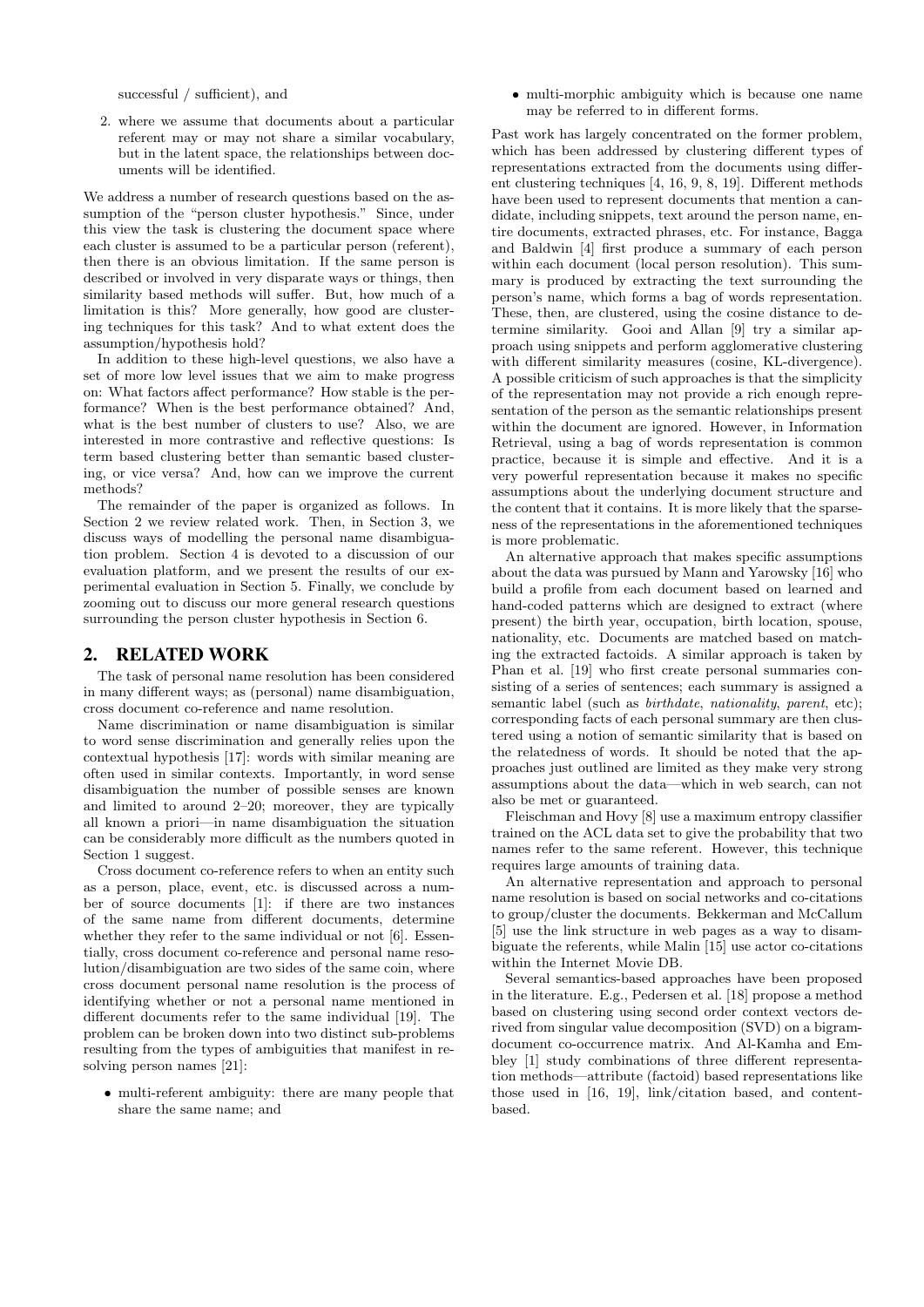In this paper, we use a standard IR representation of each document (i.e., bag of words) because we want to examine the person clustering hypothesis and make as few assumptions about the data as possible. Then, we examine this hypothesis using two different clustering approaches; the first a very naive, but intuitive, method, single pass clustering, that focuses on term similarity. The second is a more sophisticated approach, Probabilistic Latent Semantic Analysis (similar to performing SVD) which focuses on semantic similarity. Since our focus is on evaluating the person clustering hypothesis in a very general setting, we have selected these clustering methods because they are representative of the types already tried. For instance, [2] use a similar representation of documents with agglomerative clustering technique to obtain a baseline for a pilot test collection for this task. However, our work differs because we focus on exploring how document clustering performs for this task.

While there has been growing interest in studying the person name disambiguation task, past work has used different test collections with significantly different characteristics (i.e., web pages or Internet Movie DB data or journal publications), which makes it hard to compare previous approaches. An important recent development has been the introduction of a common and publicly available test collection for testing personal name resolution [3]. Consequently, this is one of the first studies conducted of this nature using such a resource (see Section 4 for details).

# 3. CLUSTERING APPROACHES – MOD-ELING

In this section we describe the clustering approaches that we shall use in order to evaluate the person clustering hypothesis. Before doing so, it is important to explicitly state the assumptions we have about the data, which will allow us to contextualize how well the clustering methods fit the task.

- 1. One document is associated with one referent. While, this may not always be the case in practice, i.e., a page might contain several senses of the same personal name, there are few instances of within the test collection. (Note: this is a simplifying assumption often employed.)
- 2. The distribution of documents assigned to referents follows a power law, i.e., many referents have few documents associated with them, while few referents have many documents associated with them.
- 3. Typically, every document refers to a distinct person sense, unless there is evidence to the contrary.
- 4. The number of distinct person senses is not known a priori. However, the number of possible person senses is limited by the number of documents available (as a result of assumption (1) and (3)).
- 5. The documents are assumed to be textual; but unstructured in nature with no predefined format. I.e., there are no guarantees about the format or structure within the documents.

Now, given these assumptions about the data, we can evaluate how well the person clustering hypothesis holds under these conditions using two different clustering methods. The first method is single pass clustering, and the second is Probabilistic Latent Semantic Analysis. The first method explicitly relies on the documents associated to a particular referent sharing common terms to describe the individual, while the second method does not have such an explicit reliance (because transitive connections between terms can be identified) although, sharing common terms would certainly improve the methods effectiveness.

# 3.1 Single Pass Clustering

We employed single pass clustering (SPC) [10] to automatically assign pages to clusters. Our motivation for using SPC, instead of using agglomerative clustering techniques, is that SPC mimics the way in which a user would create such associations. That is, each document is considered in turn starting with the top ranked document, if a cluster representing that person already exists, then the document is assigned to that cluster, otherwise the document is assigned to a new cluster, to represent the new person sense. In fact, this is very similar to the process taken by the annotators of the collection we use for evaluation; see [3] and Section 4. Also, since web search results are often ranked proportional to the number of in-links which represents the "popularity" of the page, it is reasonable to assume that the most dominant (popular) senses of the person name are highly ranked. So by starting with the highest rank document, the SPC algorithm may capitalize on this external but implicit, knowledge. Finally, SPC is a very efficient algorithm and classification/clustering can be performed online, i.e. as the documents are downloaded.

The process for assignment is performed as follows: The first document is taken and assigned to the first cluster. Then each subsequent document is compared against each cluster with a similarity measure. A document is assigned to the most likely cluster, as long as the similarity score is higher than a threshold  $\gamma$  (this implements assumption 3); otherwise, the document is assigned to a new cluster, unless the maximum number of desired clusters  $\eta$  has been reached; in that case the document is assigned to the last cluster (i.e., the left overs).

We employ two similarity measures  $(\text{sim}(D, C))$ : Naive Bayes and a standard cosine measure using a TF.IDF weighting scheme.

#### *3.1.1 Naive Bayes*

The Naive Bayes similarity measure uses the log odds ratio to decide whether the document is more likely to be generated from that cluster or not  $(\text{sim}(D, C) = O(D, C)).$ This approach follows Kalt [13]'s work on document classification using the document likelihood by representing the cluster as a multinomial term distribution (i.e., a cluster language model) and predicting the probability of a document D, given the cluster language model, i.e.,  $p(D|\theta_C)$ . It is assumed that the terms  $t$  in a document are sampled  $in$ dependently and identically, so the odds ratio is calculated as follows:

$$
O(D, C) = \frac{p(D|\theta_C)}{p(D|\theta_{\bar{C}})}
$$
  
= 
$$
\frac{\prod_{t \in D} p(t|\theta_C)^{n(t, D)}}{\prod_{t \in D} p(t|\theta_{\bar{C}})^{n(t, D)}},
$$
 (1)

where  $n(t, D)$  is the number of times term t appears in document D, and  $\theta_{\overline{C}}$  is the language model that represents "not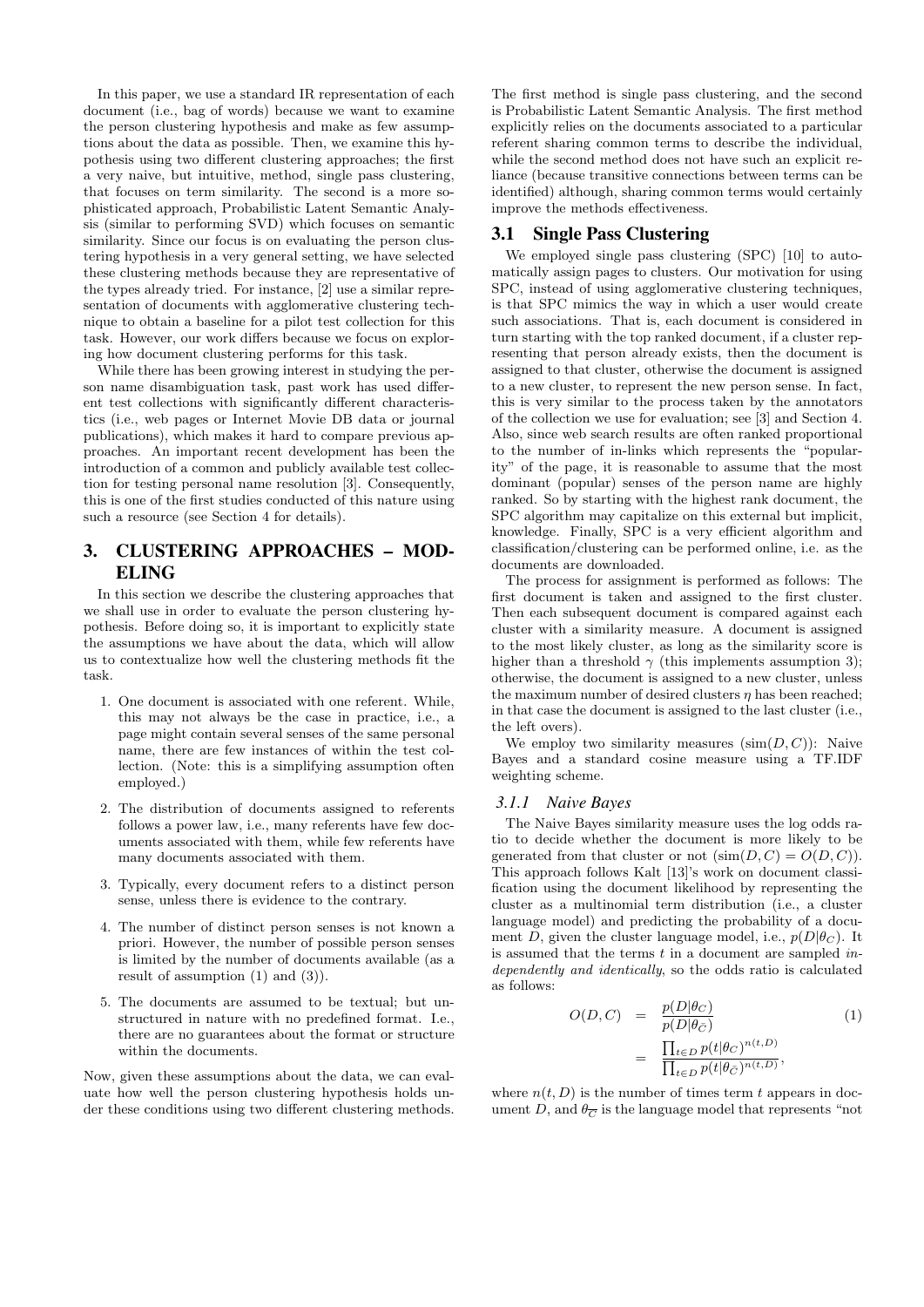being in the cluster." Note that this is similar to the wellknown relevance modeling approach [14], where the clusters are relevance and non-relevance, except, here, it is applied in the context of classification, as done in [13].

The cluster language model is estimated by performing a linear interpolation between the empirical probability of a term occurring in the cluster  $p(t|C)$  and the background model  $p(t)$ , the probability of a term occurring at random in the collection, i.e.,  $p(t|\theta_C) = \lambda \cdot p(t|C) + (1-\lambda) \cdot p(t)$ . The "not in the cluster" language model  $\theta_{\overline{C}}$  is approximated by using the background model  $p(t)$ .

## *3.1.2 Cosine with TF.IDF*

The other similarity measure we consider for single pass clustering is the cosine distance. Let  $\vec{t}(D)$  and  $\vec{t}(C)$  be term frequency vectors, weighted by the TF.IDF formula, representing document  $D$  and cluster  $C$ , respectively. Similarity is then estimated using the cosine distance of the two vectors:

$$
\text{sim}(D, C) = \cos(\vec{t}(D), \vec{t}(C)) = \frac{\vec{t}(D) \cdot \vec{t}(C)}{\|\vec{t}(D)\| \cdot \|\vec{t}(C)\|}.
$$

## 3.2 Probabilistic Latent Semantic Analysis

The second method for disambiguation we employ is probabilistic latent semantic analysis (PLSA) [11]. PLSA clusters documents based on the term-document co-occurrence which results in a semantic decomposition of the term document matrix into a lower dimensional latent space. Formally, PLSA can be defined as:

$$
p(t,d) = p(d) \sum_{z} p(t|z)p(z|d),
$$
\n(2)

where  $p(t, d)$  is the probability of term t and document d cooccurring,  $p(t|z)$  is the probability of a term given a latent topic z and  $p(z|d)$  is the probability of a latent topic in a document. The prior probability of the document,  $p(d)$ , is assumed to be uniform. This decomposition can be obtained automatically using the EM algorithm [11]. Once estimated, we assume that each latent topic represents one of the different senses of the person. The document  $d$  is assigned to one of the person-topics z if (i)  $p(z|d)$  is the maximum argument, and (ii) the odds of the document given z, i.e.,  $O(z, d)$ , is greater than a threshold  $\gamma$ , where

$$
O(z, d) = \frac{p(z|d)}{p(\bar{z}|d)}
$$
(3)  

$$
= \frac{p(z|d)}{\sum_{z',z'\neq z} p(z'|d)}.
$$

Note that the requirement  $O(z, d) > \gamma$  implements assumption 3: sufficient evidence must be found before assignment to a cluster can be made. All documents un-assigned are placed into their own cluster as per assumption 3.

#### *3.2.1 Automatically finding the number of personsenses*

In order to automatically select the number of person senses using PLSA, we perform the following process to decide when the appropriate number of person-senses (defined by z) have been identified: (1) we set  $z = 2$  and compute the log-likelihood of the decomposition on a held out sample of data;  $(2)$  we increment z and compute the log-likelihood again; if the log-likelihood has increased (by an amount

larger than 0.001), then we repeat step 2, else (3) we stop as we have now maximized the log-likelihood of the decompositions, with respect to the number of person-senses. This point is assumed to be optimal with respect to the number of person senses. Since we are focusing on identifying the true number of referents, this should result in higher inverse purity, whereas with the single pass clustering the number of clusters is not restricted, and so we would expect single pass clustering to produce more clusters but with a higher purity.

## 4. EVALUATION PLATFORM

In this section we describe the data set used, the evaluation metrics and methodology along with details concerning the preprocessing and representation of documents and estimation of PLSA.

## 4.1 Data Set

The data set we used for our experiments is from the Web People Search track at the Semantic Evaluation 2007 Workshop [3]. This data set consists of pages obtained from the top 100 results for a person name query to a web search engine.<sup>1</sup> Each web page from the result list is stored, as well as metadata, including the original URL, title, position in the ranking, and the snippet generated by the search engine. Annotators manually classified each web page to create a ground truth for evaluation. It is important to note that the original task statement allows a document to be assigned to multiple clusters, if it has multiple referents mentioned. However, because this was quite rare, we engaged a simplifying assumption and only perform hard classification (and leave fuzzy/soft classification for further work). Another caveat in this data set is that some web pages did not contain enough information about the person to make a decision (usually because the url was out of date). These documents were discarded from the evaluation process (but not from the data set) and so we accept that a small amount of noise is introduced by the inclusion of these documents.

The collection is divided into training and test sets, comprising 49 and 30 person names, respectively.<sup>2</sup> In order to provide different ambiguity scenarios, the data set is made up of person names from different sources (the source of names was known in advance only for the training data):

- US Census 42 names (32/10 in training/test set) picked randomly from the Web03 corpus [16];
- Wikipedia 17 names (7/10 in training/test set) sampled from a list of ambiguous person names in the English Wikipedia;
- ECDL06 10 names (training set only) randomly selected from the Program Committee listing of a Computer Science conference (ECDL 2006); and
- ACL06 10 names (test set only) randomly selected from participants of a Computer Science conference (ACL 2006).

<sup>&</sup>lt;sup>1</sup>Note that 100 is an upper bound, for some person names there are fewer documents.

<sup>2</sup>The WePS organizers also released a trial data set, consisting of an adapted version of WePS corpus, described in [2]. We did not use this corpus in our experiments, but limited ourselves to the official SemEval training and test collections.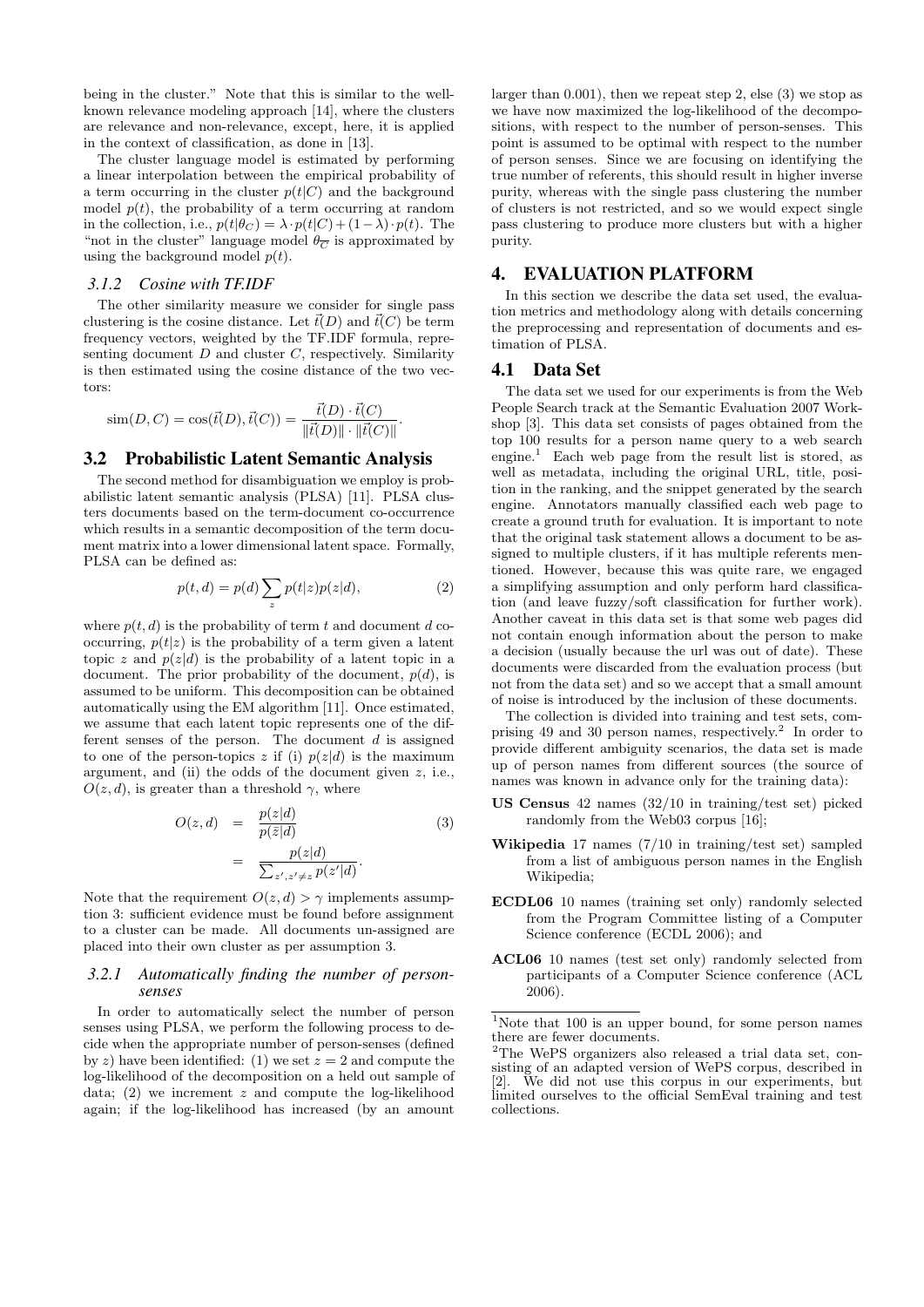| Data set/source    | $\#$ names | $\rm{doc}$ | discarded | referents |
|--------------------|------------|------------|-----------|-----------|
| Training set       | 49         | 71.02      | 26.00     | 10.76     |
| US Census          | 32         | 47.20      | 18.00     | 5.90      |
| Wikipedia          | 7          | 99.00      | 8.29      | 23.14     |
| ECDL <sub>06</sub> | 10         | 99.20      | 30.30     | 15.30     |
| Test set           | 30         | 98.93      | 15.07     | 45.93     |
| US Census          | 10         | 99.10      | 14.90     | 50.30     |
| Wikipedia          | 10         | 99.30      | 17.50     | 56.50     |
| ACL06              | 10         | 98.40      | 12.80     | 31.00     |

Table 1: Statistics of the data collection. The columns of the table are: data set (or source), number of person names (queries), average number of documents (per person name), average number of discarded documents (per person name), average number of referents (per person name).



Figure 1: Number of clusters for each cluster size on test+train data (log-log plot shown)

The statistics of the training/test sets and the different sources are shown in Table 1. Despite the fact that both were sampled from the same sources, the ambiguity in the test data (45.93 referents per person, on average) is much higher than in the training data (where it is only 10.76). According to Artiles et al. [3], it shows that "there is a high (and unpredictable) variability, which would require much larger data sets to have reliable population samples." In order to measure performance as reliably as possible given the SemEval test suite, we conduct our experiments using all names from both the training and the test sets; we will refer to it as all names.

While there appears to be high ambiguity due to the large number of person senses given a name, we assumed that the distribution of documents to person senses would follow a power law. Figure 1 shows that the size of the clusters follows a power law with an exponent of approximately 1.31 estimated used linear regression of the log-log plot. This confirms the second assumption of the data and is a novel finding regarding this task/data.

#### 4.2 Performance Measures

Evaluation of the SemEval WePS task is performed using standard clustering measures: purity and inverse purity. Purity is related to the precision measure, well known in IR, and rewards methods that introduce less noise in each cluster. The overall purity of a clustering solution is expressed as a weighted average of maximal precision values:

$$
purity = \sum_{i} \frac{|C_i|}{n} \max precision(C_i, L_j), \tag{4}
$$

where  $n$  denotes the number of documents, and the precision of a cluster  $|C_i|$  for a given category  $L_i$  is defined as:

$$
precision(C_i, L_j) = \frac{|C_i \cap L_j|}{|C_i|}.
$$
\n(5)

Inverse purity focuses on recall, i.e., rewards a clustering solution that gathers more elements of each class into a corresponding single cluster. Inverse purity is given by:

$$
inv.purity = \sum_{i} \frac{|L_i|}{n} \max precision(L_i, C_j). \tag{6}
$$

We get a weighted version of the F-measure by computing a weighted average of the purity and inverse purity scores:

$$
F = \frac{1}{\alpha \frac{1}{purity} + (1 - \alpha) \frac{1}{inv.purity}},\tag{7}
$$

where  $\alpha \in [0..1]$  is a parameter to set the ratios between purity and inverse purity.

The harmonic mean  $(\alpha = 0.5)$  was used for the final ranking of systems at SemEval, and  $F_{0,2}$  was also reported as an additional measure, which gives more importance to the inverse purity aspect ( $\alpha = 0.2$ ). Artiles et al. [2] argue that the rationale for using  $F_{0,2}$ , from a user's point of view, is that "it is easier to discard a few incorrect web pages in a cluster which has all the information needed, than having to collect the relevant information across many different clusters." We decided to also report on  $F_{0.8}$ , a measure which gives more importance to the purity aspect ( $\alpha = 0.8$ ). Our motivation for also reporting  $F_{0.8}$  is that from a machine point of view, it is more important to ensure that the precision/purity of the clusters are high (so that any subsequent task involving their use, like building a profile, does not contain any unnecessary noise).

#### 4.3 Document Representation

A separate index was built for each person, using the Lemur toolkit.<sup>3</sup> We used a standard (English) stopword list but did not apply stemming. A document was represented using the title and snippet text from the search engine's output, and the body text of the page, extracted from the crawled HTML pages, using the method described below.

## *4.3.1 Acquiring Plain-Text Content from HTML*

Our aim here is to extract the plain-text content from HTML pages and to leave out blocks or segments that contain little or no useful textual information (headers, footers, navigation menus, adverts, etc.). To this end, we exploit the fact that most web pages consist of blocks of text content with relatively little markup, interspersed with navigation links, images with captions, etc. These segments of a page are usually separated by block-level HTML tags. Our extractor first generates a syntax tree from the HTML document. We then traverse this tree while bookkeeping

 $^3\rm{URL:~http://www.1emurproject.org}$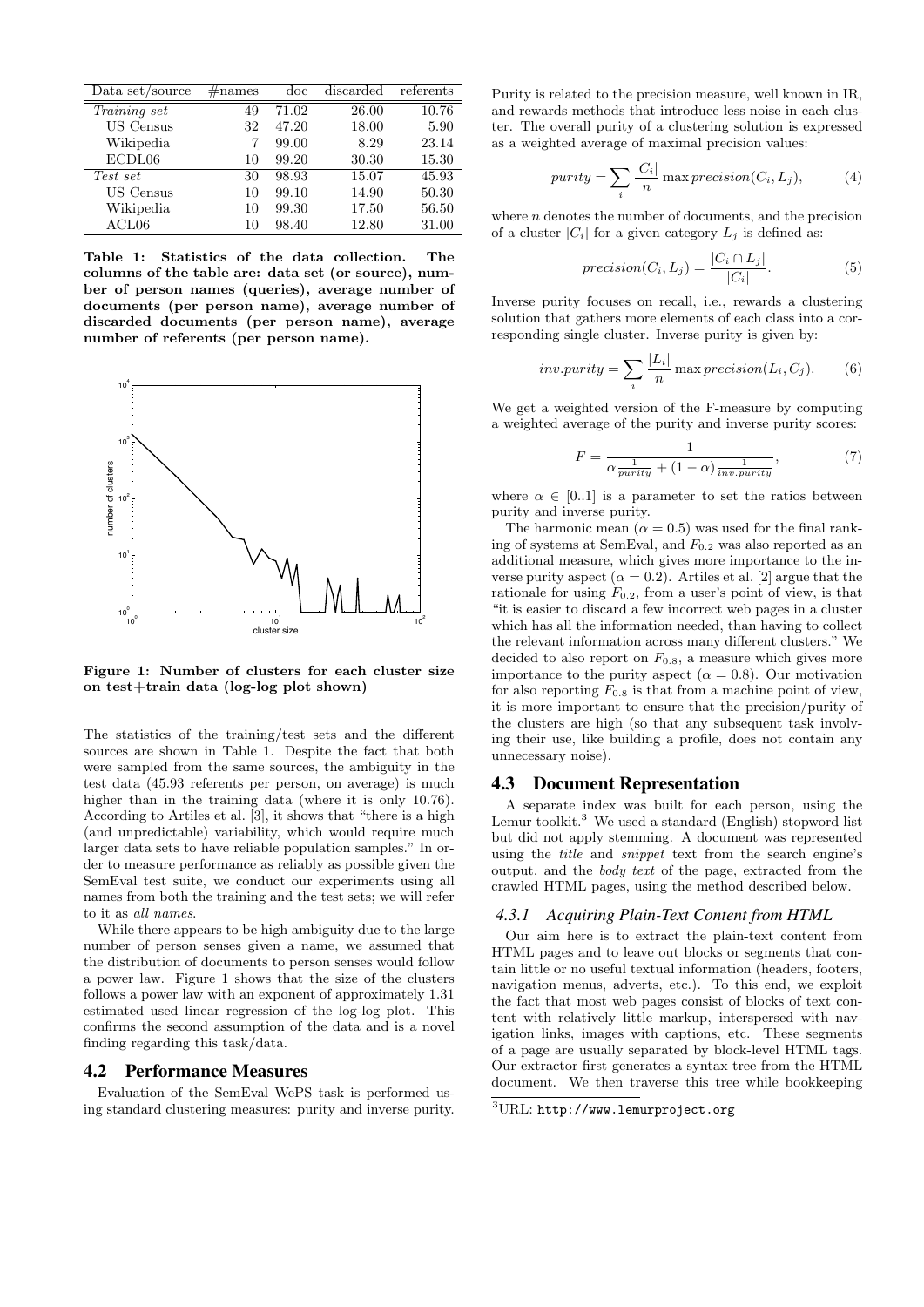the stretch of uninterrupted non-HTML text we have seen. Each time we encounter a block-level HTML tag we examine the buffer of text we have collected, and if it is longer than a threshold, we output it. The threshold for the minimal length of buffer text was empirically set to 10. In other words, we only consider segments of the page, separated by block-level HTML tags, that contain 10 or more words.

# 4.4 PLSA Estimation

We used the Lemur toolkit and the PennAspect implementation of PLSA [20] for our experiments, where the parameters for PLSA were set as follows. For each k we perform 10 initializations where the best initialization in terms of log-likelihood is selected. The EM algorithm is run using tempering with up to 100 EM Steps. For tempering, the setting suggested in [11] is used. The models are estimated on 90% of the data and 10% of the data is held out in order to compute the log-likelihood of the decompositions.

# 5. EXPERIMENTS AND RESULTS

In this section, we present an experimental evaluation of the two clustering approaches. We address the following specific research questions, leaving the more general ones surrounding the person cluster hypothesis to Section 6:

- What factors affect performance? I.e., number of clusters, similarity threshold, similarity metric, etc.
- How stable is the performance?
- When is the best performance obtained?
- What is the best number of clusters to use? Can we determine this automatically?
- How do the different clustering approaches compare to each other?

We start by exploring the performance and behavior of the SPC and PLSA methods, separately. Then, we compare and contrast the two methods, before providing an analysis over different groups (as opposed to aggregated over all topics).

## 5.1 Single Pass Clustering

Figures 2 and 3 present the results of the SPC method along a number of dimensions, using the Naive Bayes (SPC-NB) and cosine similarity measures (SPC-COS), respectively. Results are aggregated over all names (including both the training and test sets); the best scoring configurations are summarized in Table 3 (columns 2–6). The top left plot shows performance given the maximum number of clusters is fixed  $(\eta = 100)$  as the similarity threshold is varied. The bottom left plots shows the harmonic F-score displayed for various similarity thresholds for  $\eta$  equal to a maximum of 10, 25, 50, and 100 clusters. These two plots across the similarity threshold show that the performance of either SPC is very stable w.r.t. the threshold, but the best performance obtained is with a lower threshold. This implies that the similarity between documents need not be very high (i.e., the evidence to contrary for assignment can be quite low, for assumption 3.).

In the top right plots, the similarity threshold is fixed ( $\gamma =$ 0.1) and performance is measured against different maximal cluster size limits. In the bottom right plots, the F-score is explored against the possible cluster sizes, using different

similarity threshold configurations. In these two plots across the maximum number of clusters, we can see that enforcing a limit on the clustering is not appropriate—and actually violates the third assumption. However, this appears to be in contrast with the similarity threshold, which from above, does not need to be very high.

Consequently, the best performance was achieved when the maximum number of clusters  $(\eta)$  was set to 100, and this was independent of the similarity measure. And while performance was quite stable given the similarity threshold,  $\gamma$  set to 0.1 was the threshold which delivered the highest F-score.

| Experimental            |  |                                          |  |
|-------------------------|--|------------------------------------------|--|
| condition               |  | pur. invp. $F_{0.5}$ $F_{0.2}$ $F_{0.8}$ |  |
| Manual (truth)          |  | $0.530$ $0.647$ $0.547$ $0.591$ $0.530$  |  |
| Auto ( $\gamma = 0.5$ ) |  | $0.495$ $0.800$ $0.536$ $0.624$ $0.501$  |  |
| Auto ( $\gamma = 1.0$ ) |  | $0.517$ $0.782$ $0.543$ $0.622$ $0.515$  |  |
| Auto ( $\gamma = 5.0$ ) |  | 0.662 0.647 0.561 0.583 0.584            |  |

Table 2: Performance of PLSA. Best scores are in boldface. Results are reported on all names.

Table 2 reports on the results we obtained from PLSA under two different experimental conditions. The first is a manual configuration of the number of latent topics which is set to be the actual number of person-senses, based on the ground truth files. This is to determine an upper bound, which could be achieved if the number of latent topics could be identified, and assuming that each latent topic is actually representative of each person-sense. The other more realistic experimental setting uses unsupervised learning to determine the number of latent topics within the set of documents (as explained in subsection 3.2). For this setting, we varied the similarity threshold. Surprisingly, the manual setting did not perform very well at all, and shows that the latent topics are not really that representative of the individual person senses. We suspect this is because the distribution over the latent topics is dominated by only a few ("principal") components, so to speak; and so the number of resulting clusters is quite low (as we shall see in a following subsection); the automatic methods stop, in theory, when the overriding latent factors have been identified (because using any more would just introduce noise). Consequently, we find that the best performance for PLSA is obtained when the number of clusters is automatically estimated. In contrast to the SPC methods, the number of clusters identified is very low, which results in a high inverse purity, but lower purity (as we anticipated). Interestingly, for PLSA increasing the threshold means that more clusters are created, but at the expense of inverse purity.

## 5.3 Comparing Methods

Table 3 presents the results achieved by the best performing configuration of the different clustering approaches. The parameters are:  $\lambda = 0.5$ ,  $\eta = 100$ ,  $\gamma = 0.1$  for SPC with Naive Bayes similarity (SPC-NB),  $\eta = 100$ ,  $\gamma = 0.1$  for SPC with cosine similarity (SPC-COS), and  $\gamma = 1.0$  for PLSA.<sup>4</sup>

<sup>&</sup>lt;sup>4</sup>In case of PLSA, there is no 'best'  $\gamma$ , the setting we use is the one that performs well across the board.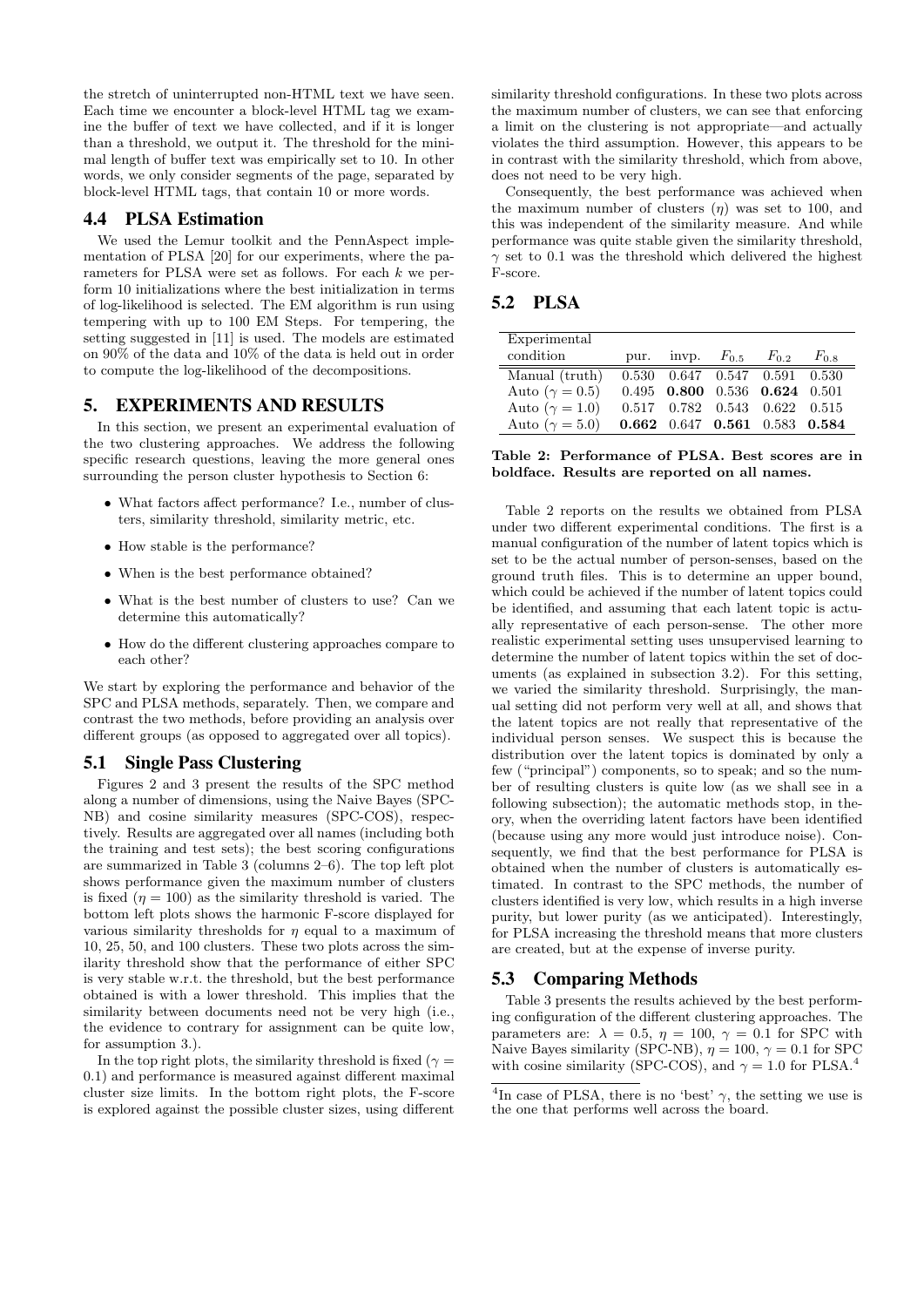

Figure 2: Single Pass Clustering using the Naive Bayes similarity measure. (Top Left): varying the similarity threshold, maximum number of clusters is fixed, (Top Right): varying the maximum number of clusters, similarity threshold is fixed, (Bottom Left): varying the similarity threshold, using different cluster size configurations, (Bottom Right): varying the cluster sizes, using different similarity threshold configurations. Results are reported on all names.

We can see the contrast between the two methods when we consider the number of clusters each method creates against the actual number of person-senses. Figure 4 plots the number of estimated clusters against the actual number of clusters, extracted from the truth files for each of the clustering methods. Clearly, the SPC method is providing a better estimate of the number of person-senses. This is reflected by the strong correlation between clusters and person senses. The Pearson's Correlation coefficients for SPC-NB and SPC-COS was  $r = 0.736$  and  $r = 0.634$ , respectively —where  $r = 1$  would indicate that the method correctly identifies the true number of person senses. On the other hand, PLSA completely underestimates the number of person senses and the correlation is very weak  $(r = 0.045)$ .

These results clearly demonstrate the difference in the behaviors of the two clustering approaches and that the term based approach (SPC) outperforms the semantic based approach (PLSA). SPC assigns people to the same cluster with high precision, as is reflected by the high purity scores. In contrast with SPC, the PLSA method produces far fewer clusters per person. These clusters may cover multiple referents of a name, as is witnessed by the low purity scores. On the other hand, inverse purity scores are very high, which means referents are usually not dispersed among clusters.

#### 5.4 Group-Level Analysis

The results we have looked at so far were aggregated over all people. Since the data is not homogenous, it is interesting to see how performance varies on different groups of people. More specifically, we seek to answer: what is the performance of the methods like over (i) different data sources and (ii) different numbers of person senses?

Figure 5 shows the performance of SPC and PLSA across the different data sources. All sources display high levels of variability, which seems independent of the size of the source. In case of SPC, the level of variance is more prominent for the US Census than for the other three sets. The median F-scores of US Census and ECDL are in the same range (0.66–0.69), as well as of Wikipedia and ACL06 (0.79– 0.81). However, for PLSA, the deviation is very high for all sources. The median F-scores of Wikipedia and ECDL are in the same range (0.64–0.66), US Census and ACL06 are significantly lower (0.51 and 0.43, respectively).

Figure 6 shows the performance of SPC across the dif-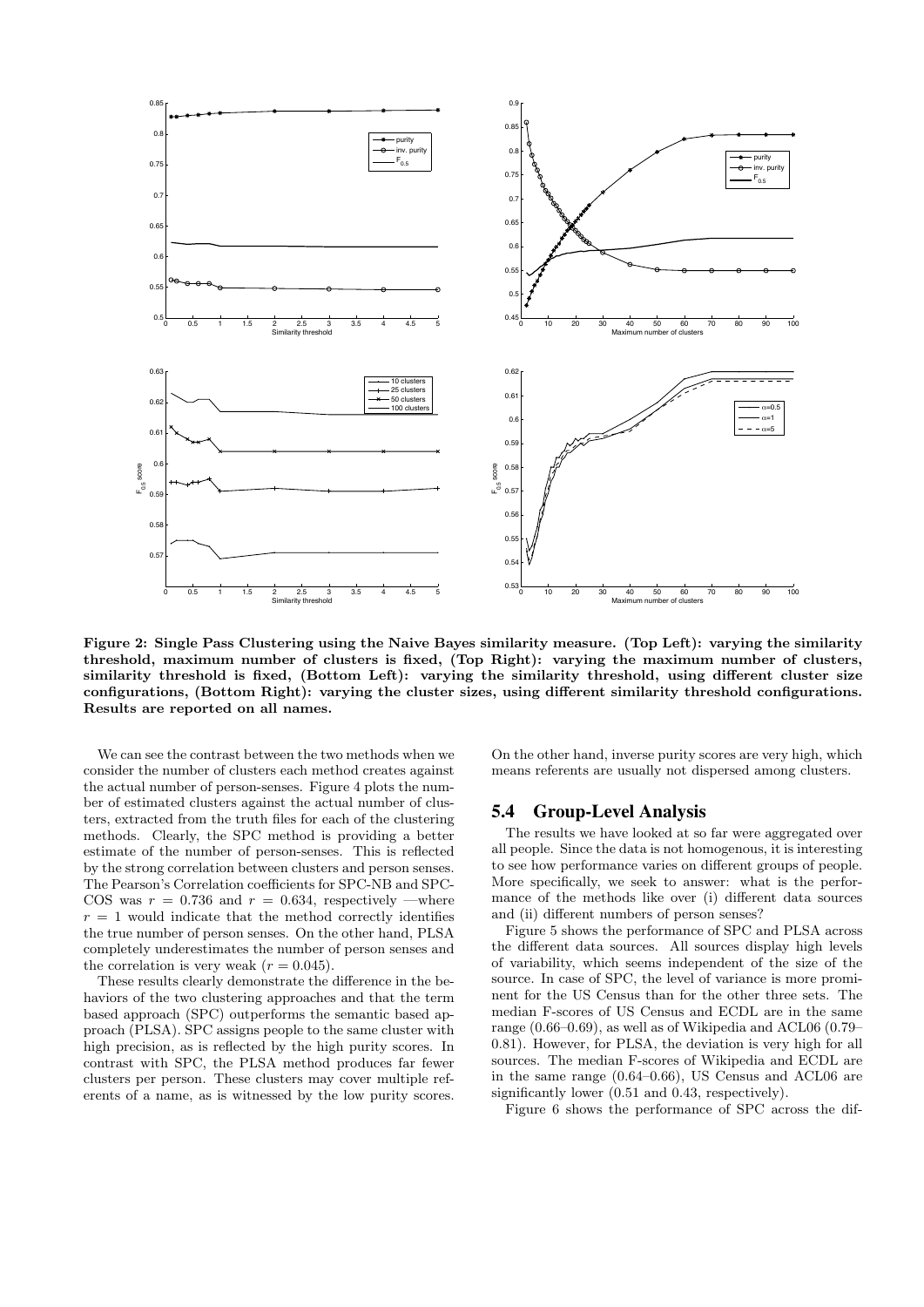

Figure 3: Single Pass Clustering using the cosine similarity measure. (Top Left): varying the similarity threshold, maximum number of clusters is fixed, (Top Right): varying the maximum number of clusters, similarity threshold is fixed, (Bottom Left): varying the similarity threshold, using different cluster size configurations, (Bottom Right): varying the cluster sizes, using different similarity threshold configurations. Results are reported on all names.

ferent cluster sizes, where the cluster size is the number of senses of a person, based on the ground truth. Interestingly, as the number of senses goes up, so does the F-score achieved by the SPC algorithm. On the other hand, PLSA seems to have an orthogonal effect, the best F-score is achieved when the number of senses is low  $(\leq 10)$ , and performance is gradually decreasing, as the number of senses increases. This behavior confirms our intuition, that the distribution of latent topics may be dominated by a few principal components, which are easier to associate with prominent person senses, or when there are only a few referents. When only limited examples of the other referents is available (i.e. one or two document, which is often the case according to assumption two), PLSA seems unable to specifically identify such cases.

The parameter settings of SPC and PLSA in Figure 5 and 6 correspond to the SPC-COS and PLSA configurations in Table 3.

## 6. DISCUSSION AND CONCLUSION

In this paper, we have explored the person clustering hypothesis for the personal name resolution task in a web setting. As we have seen, SPC with a standard bag of words

| Method                     | pur.  | invp. | $F_{0.5}$ | $F_{0,2}$ |
|----------------------------|-------|-------|-----------|-----------|
| $\overline{\text{SPC-NB}}$ | 0.884 | 0.688 | 0.747     | 0.707     |
| SPC-COS                    | 0.850 | 0.777 | 0.791     | 0.780     |
| <b>PLSA</b>                | 0.370 | 0.885 | 0.442     | 0.581     |
| <b>CU_COMSTEM</b>          | 0.720 | 0.880 | 0.780     | 0.830     |
| <b>IRST-BP</b>             | 0.750 | 0.800 | 0.750     | 0.770     |
| <b>PSNUS</b>               | 0.730 | 0.820 | 0.750     | 0.780     |
| <b>ONE-IN-ONE</b>          | 1.000 | 0.470 | 0.610     | 0.520     |
| ALL-IN-ONE                 | 0.290 | 1.000 | 0.400     | 0.580     |

Table 4: Comparison of results to baselines and top performing systems at the SemEval 2007 WePS task. Results are reported on the test set only.

representation, provides excellent performance on this task. To put this into context, Table 4 reports the results of our best performing methods, along with the top performing systems from SemEval[3] and two naive baselines; ONE-IN-ONE, which assumes that each document is a different referent (i.e., the worst case scenario of assumption 3, if we had no evidence), and ALL-IN-ONE, which assumes that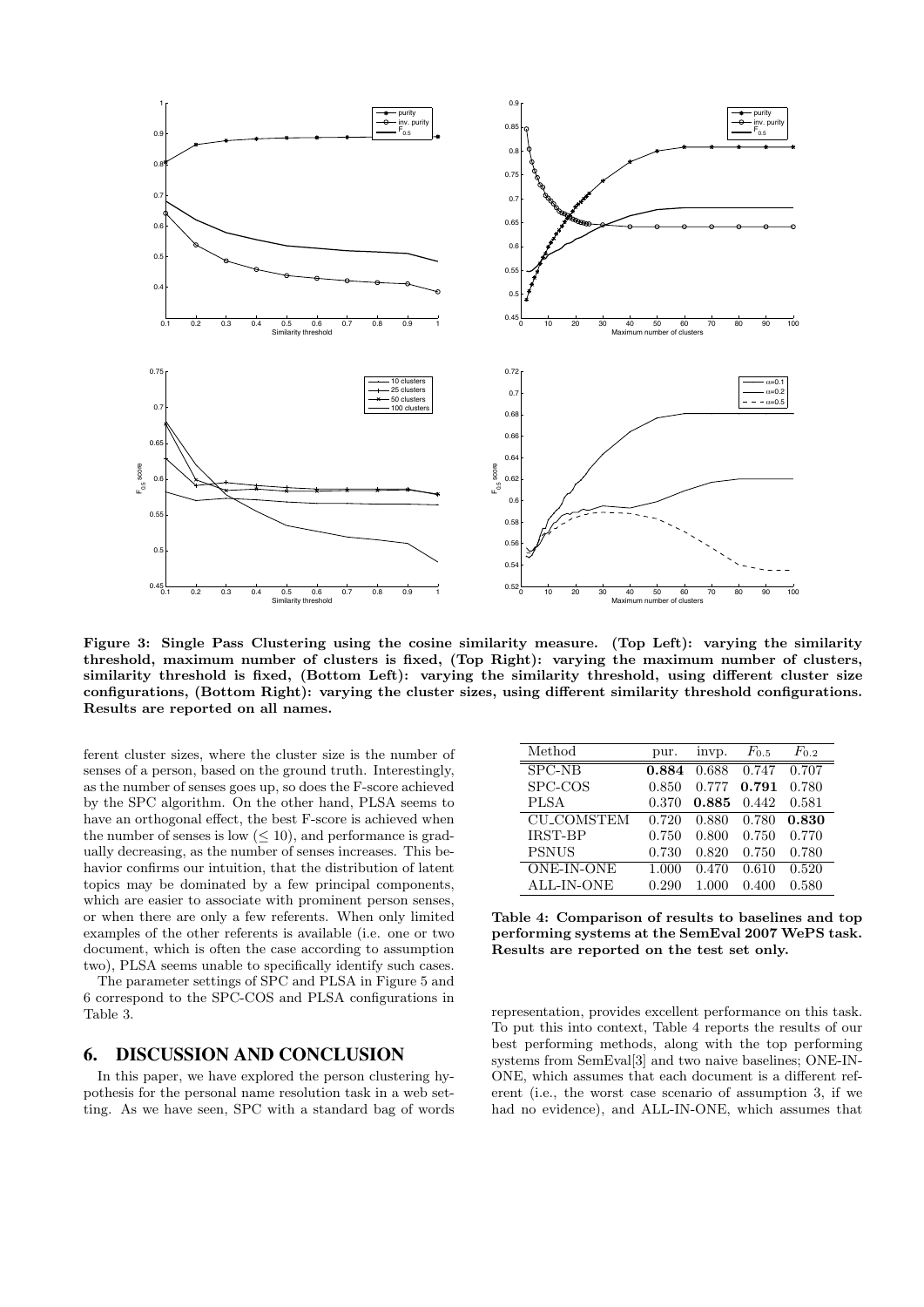

Figure 4: Estimated versus actual number of person senses. (Left) SPC-NB, (Middle) SPC-COS, (Right) **PLSA.** The Pearson correlation coefficient r is  $0.736$ ,  $0.634$ , and  $0.045$ , respectively.

| Method      | All names |  |  | Training set              |           |                                                                                                                             |  | Test set                       |  |  |                                            |  |  |  |           |
|-------------|-----------|--|--|---------------------------|-----------|-----------------------------------------------------------------------------------------------------------------------------|--|--------------------------------|--|--|--------------------------------------------|--|--|--|-----------|
|             | pur.      |  |  | invp. $F_{0.5}$ $F_{0.2}$ | $F_{0.8}$ |                                                                                                                             |  | pur. invp. $F_{0.5}$ $F_{0.2}$ |  |  | $F_{0.8}$   pur. invp. $F_{0.5}$ $F_{0.2}$ |  |  |  | $F_{0.8}$ |
| SPC-NB      |           |  |  |                           |           | 0.828 0.562 0.623 0.579 0.705   0.793 0.484 0.547 0.501 0.641   0.884 0.688 0.747 0.707 0.809                               |  |                                |  |  |                                            |  |  |  |           |
| SPC-COS     |           |  |  |                           |           | $0.808$ $0.641$ $0.681$ $0.651$ $0.736$   $0.782$ $0.557$ $0.613$ $0.572$ $0.688$   $0.850$ $0.777$ $0.791$ $0.780$ $0.815$ |  |                                |  |  |                                            |  |  |  |           |
| <b>PLSA</b> |           |  |  |                           |           | $0.517$ $0.782$ $0.543$ $0.622$ $0.515$   $0.607$ $0.719$ $0.605$ $0.647$ $0.596$   $0.370$ $0.885$ $0.442$ $0.581$ $0.382$ |  |                                |  |  |                                            |  |  |  |           |

Table 3: Results achieved by the best performing configurations of the different approaches. Best scores are in boldface.

all documents are associated with one referent. While two of these top performing systems use richer features and more sophisticated clustering methods, the performance of SPC-COS is comparable, if not state of the art, and provides a strong baseline for this task. This is truly remarkable, and demonstrates that viewing the task of person name resolution as document clustering is quite effective. Furthermore, we contend that this result, provides strong evidence to suggest that the "person cluster hypothesis" holds to a large extent.

While the way in which we used PLSA for this task has not performed as well as we expected, we have identified a number of possible reasons for this failure. We also noted that when there are only few person senses PLSA is more effective than SPC. An interesting line of future work would be to consider how the advantages of both methods could be combined in order to gain greater improvements. Other areas for future research where improvements could be gained include employing a richer feature set which includes named entities, etc., and pre-processing the documents to remove irrelevant content before the disambiguation process.

## 7. ACKNOWLEDGMENTS

Balog and De Rijke were supported by the Netherlands Organisation for Scientic Research (NWO) under project numbers 220-80-001, 600.065.120 and 612.000.106. De Rijke was also supported by NWO under project numbers 017.001.190, 264-70-050, 354-20-005, 612-13- 001, 612.066.302, 612.066.512, 612.069.006, 640.001.501, 640.002.501, and by the E.U. IST programme of the 6th FP for RTD under project MultiMATCH contract IST-033104.

## 8. REFERENCES

[1] R. Al-Kamha and D. W. Embley. Grouping search-engine returned citations for person-name queries. In WIDM '04: Proceedings of the 6th annual ACM international workshop on Web information and data management, pages 96–103, New York, NY, USA, 2004. ACM Press.

- [2] J. Artiles, J. Gonzalo, and F. Verdejo. A testbed for people searching strategies in the www. In SIGIR '05: Proceedings of the 28th annual international ACM SIGIR conference on Research and development in information retrieval, pages 569–570, New York, NY, USA, 2005. ACM Press.
- [3] J. Artiles, J. Gonzalo, and S. Sekine. The SemEval-2007 WePS Evaluation: Establishing a benchmark for the Web People Search Task. In Proceedings of Semeval 2007, Association for Computational Linguistics, 2007.
- [4] A. Bagga and B. Baldwin. Entity-based cross-document coreferencing using the vector space model. In Proc. 36th Annual Meeting of the Association for Computational Linguistics (ACL) and 17th Conf. on Computational Linguistics (COLING), pages  $79-85$ , 1998.
- [5] R. Bekkerman and A. McCallum. Disambiguating web appearances of people in a social network. In Proceedings of the 14th International World Wide Web (WWW) Conference, pages 463–470, 2005.
- [6] D. Bollegala, Y. Matsuo, and M. Ishizuka. Extracting key phrases to disambiguate personal name queries in web search. In Proceedings of the Workshop on How Can Computational Linguistics Improve Information Retrieval? at  $ACL'06$ , pages 17–24, 2006.
- [7] N. Craswell, A. de Vries, and I. Soboroff. Overview of the TREC-2005 Enterprise Track. The Fourteenth Text REtrieval Conference (TREC 2005) Proceedings, 2006.
- [8] M. Fleischman and E. Hovy. Multi-document person name resolution. In Proc. 42nd Annual Meeting of the Association for Computational Linguistics (ACL), Reference Resolution Workshop, 2004.
- [9] C. Gooi and J. Allan. Cross-document coreference on a large scale corpus. In Proc. Human Language Technology/North American chapter of Association for Computational Linguistics annual meeting (HLT/NAACL),, pages 9–16, 2004.
- [10] D. R. Hill. A vector clustering technique. In Samuelson, editor, Mechanised Information Storage, Retrieval and Dissemination, North-Holland, Amsterdam, 1968.
- [11] T. Hofmann. Probabilistic latent semantic analysis. In Proc. of Uncertainty in Artificial Intelligence, UAI'99, Stockholm, 1999. URL citeseer.ist.psu.edu/ hofmann99probabilistic.html.
- [12] N. Jardine and C. J. van Rijsbergen. The use of hierarchic clustering in information retrieval. Information Storage and Retrieval, 7:217–240, 1971.